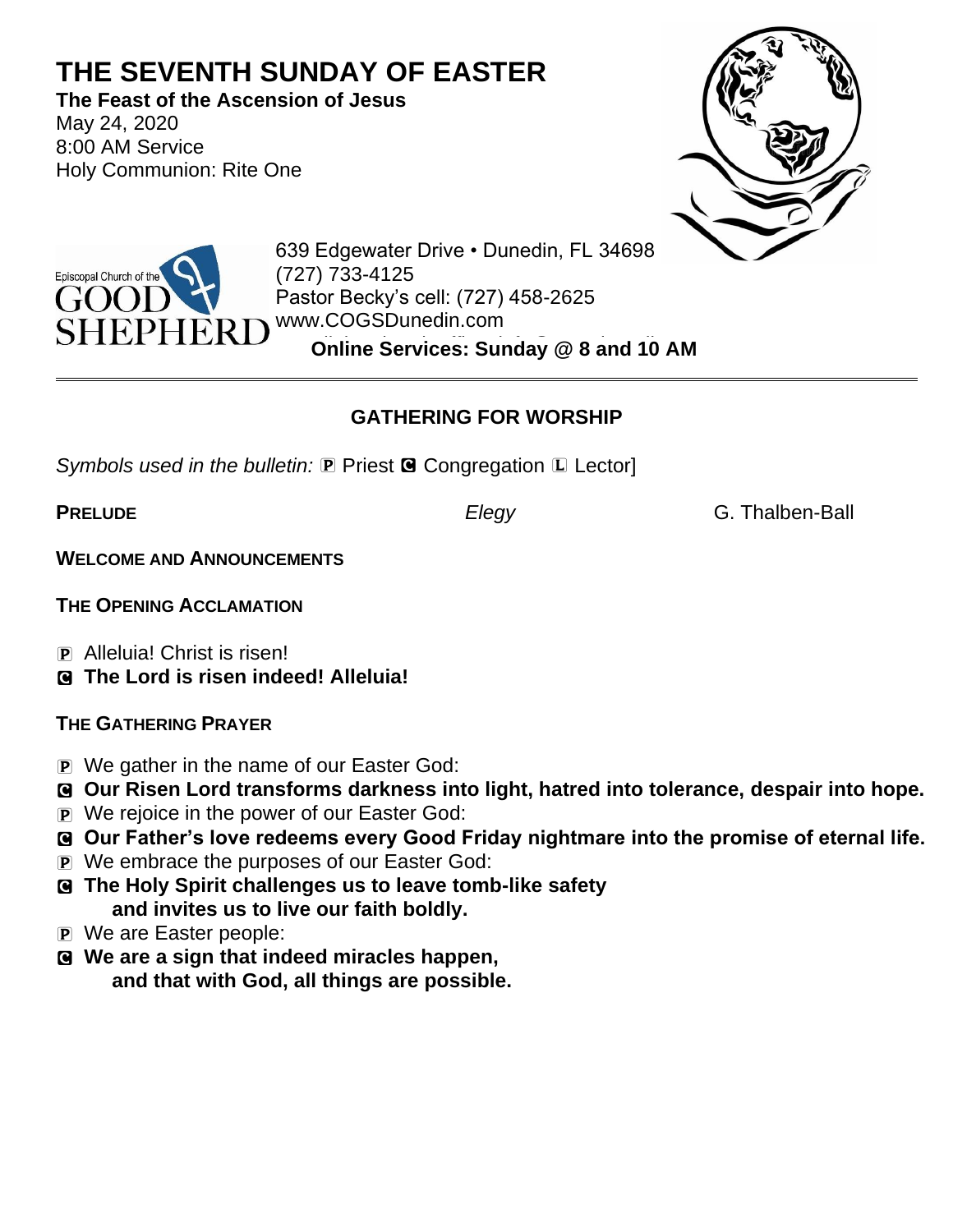#### **THE GLORIA**

- C **Glory be to God on high, and on earth peace, good will towards all. We praise thee, we bless thee, we worship thee, we glorify thee, we give thanks to thee for thy great glory, O Lord God, heavenly King, God the Father Almighty.**
	- **O Lord, the only-begotten Son, Jesus Christ; O Lord God, Lamb of God, Son of the Father, that takest away the sins of the world, have mercy upon us. Thou that takest away the sins of the world, receive our prayer. Thou that sittest at the right hand of God the Father, have mercy upon us.**
	- **For thou only art holy; thou only art the Lord; thou only, O Christ, with the Holy Ghost, art most high in the glory of God the Father. Amen.**

#### **THE COLLECT OF THE DAY**

- $\overline{p}$  The Lord be with you.
- C **And with thy Spirit.**
- P Let us pray… Almighty God, your blessed Son, our Savior Jesus Christ, ascended far above all heavens that he might fill all things. Mercifully give us faith to trust that, as he promised, he abides with us on earth to the end of time, who lives and reigns with you and the Holy Spirit, one God, now and forever.
- C **Amen.**

#### **WORD OF GOD**

**THE READINGS:** Sirach 34:14-20 • Psalm 121 • Ephesians 1:15-23 • Luke 24:44-53

#### **The First Reading**

L *The First Reading is taken from Sirach chapter 34.*

The spirit of those who fear the Lord will live, because their hope is in the one who saves them. Those who fear the Lord won't be timid about anything; they will never turn coward, because the Lord is their hope. The souls of those who fear the Lord are favored. To whom do they look? And who is their support? The Lord's eyes are upon those who love him. The Lord is a powerful shield, a strong support, a shelter from the heat, a shade from the midday sun, a guard against stumbling, and a help against falling; one who lifts up the spirit, one who gives light to the eyes, and one who gives healing for life and blessing.

- L The Word of the Lord.
- C **Thanks be to God.**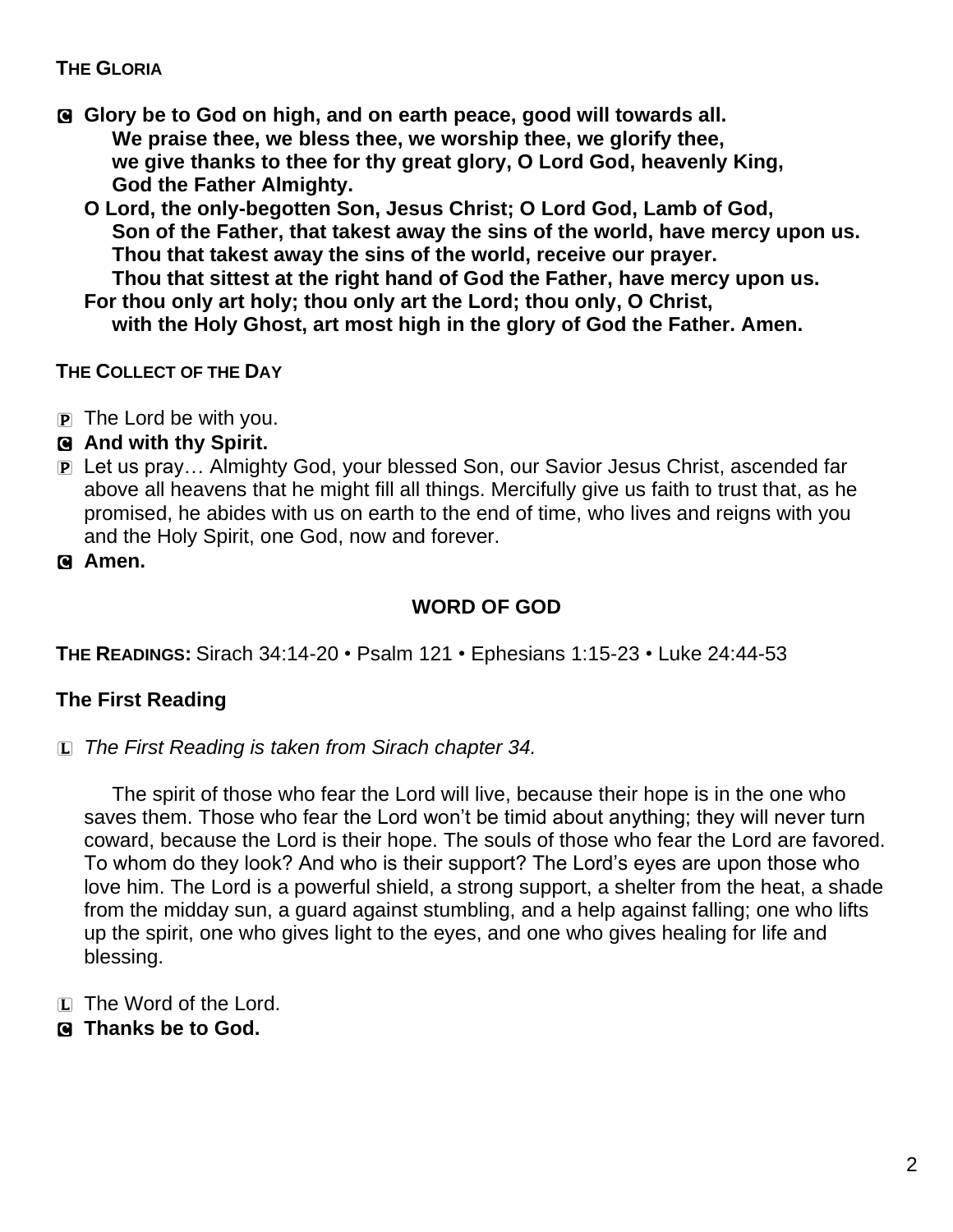## **The Psalm**

L *We will read responsively from Psalm 121…*

 $\mathbb D$  I lift up my eyes to the hills; from where is my help to come?

C **My help comes from the LORD, the maker of heaven and earth.**

L He will not let your foot be moved and he who watches over you will not fall asleep.

C **Behold, he who keeps watch over Israel shall neither slumber nor sleep;**

The LORD himself watches over you; the LORD is your shade at your right hand,

C **So that the sun shall not strike you by day, nor the moon by night.**

- L The LORD shall preserve you from all evil; it is he who shall keep you safe.
- C **The LORD shall watch over your going out and your coming in, from this time forth for evermore.**

## **The Second Reading:**

L *The Second Reading is taken from Ephesians, Chapter 1…*

Since I heard about your faith in the Lord Jesus and your love for all God's people, this is the reason that I don't stop giving thanks to God for you when I remember you in my prayers. I pray that the God of our Lord Jesus Christ, the Father of glory, will give you a spirit of wisdom and revelation that makes God known to you. I pray that the eyes of your heart will have enough light to see what is the hope of God's call, what is the richness of God's glorious inheritance among believers, and what is the overwhelming greatness of God's power that is working among us believers. This power is conferred by the energy of God's powerful strength. God's power was at work in Christ when God raised him from the dead and sat him at God's right side in the heavens, far above every ruler and authority and power and angelic power, any power that might be named not only now but in the future. God put everything under Christ's feet and made him head of everything in the church, which is his body. His body, the church, is the fullness of Christ, who fills everything in every way.

- L The Word of the Lord.
- C **Thanks be to God.**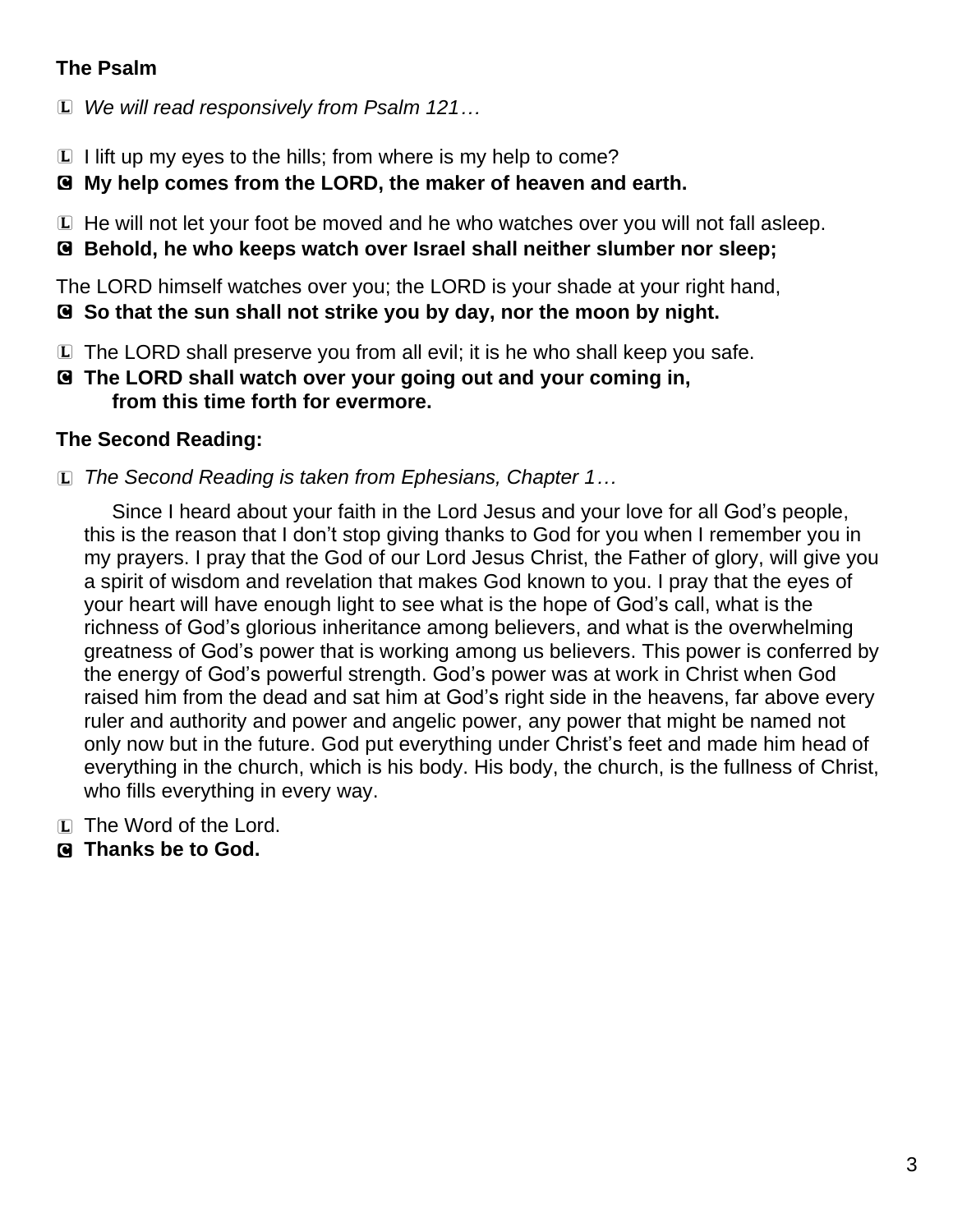#### **The Gospel:**

- D *The Holy Gospel of our Lord Jesus Christ according to Luke.*
- C **Glory be to thee, O Lord.**
- D Jesus said to them, "These are my words that I spoke to you while I was still with you that everything written about me in the Law from Moses, the Prophets, and the Psalms must be fulfilled." Then he opened their minds to understand the scriptures. He said to them, "This is what is written: the Christ will suffer and rise from the dead on the third day, and a change of heart and life for the forgiveness of sins must be preached in his name to all nations, beginning from Jerusalem. You are witnesses of these things. Look, I'm sending to you what my Father promised, but you are to stay in the city until you have been furnished with heavenly power."

He led them out as far as Bethany, where he lifted his hands and blessed them. As he blessed them, he left them and was taken up to heaven. They worshipped him and returned to Jerusalem overwhelmed with joy. And they were continuously in the temple praising God.

D The Gospel of the Lord.

C **Praise be to thee, O Christ.**

**THE SERMON** Becky Robbins-Penniman

#### **THE NICENE CREED**

C **We believe in one God, the Father, the Almighty, maker of heaven and earth, of all that is, seen and unseen.** 

**We believe in one Lord, Jesus Christ, the only Son of God, eternally begotten of the Father, God from God, Light from Light, true God from true God, begotten, not made, of one Being with the Father. Through him all things were made. For us and for our salvation he came down from heaven: by the power of the Holy Spirit he became incarnate from the Virgin Mary, and was made man. For our sake he was crucified under Pontius Pilate; he suffered death and was buried. On the third day he rose again in accordance with the Scriptures; he ascended into heaven and is seated at the right hand of the Father. He will come again in glory to judge the living and the dead, and his kingdom will have no end.**

**We believe in the Holy Spirit, the Lord, the giver of life, who proceeds from the Father and the Son. With the Father and the Son he is worshiped and glorified. He has spoken through the Prophets. We believe in one holy catholic and apostolic Church. We acknowledge one baptism for the forgiveness of sins. We look for the resurrection of the dead, and the life of the world to come. Amen.**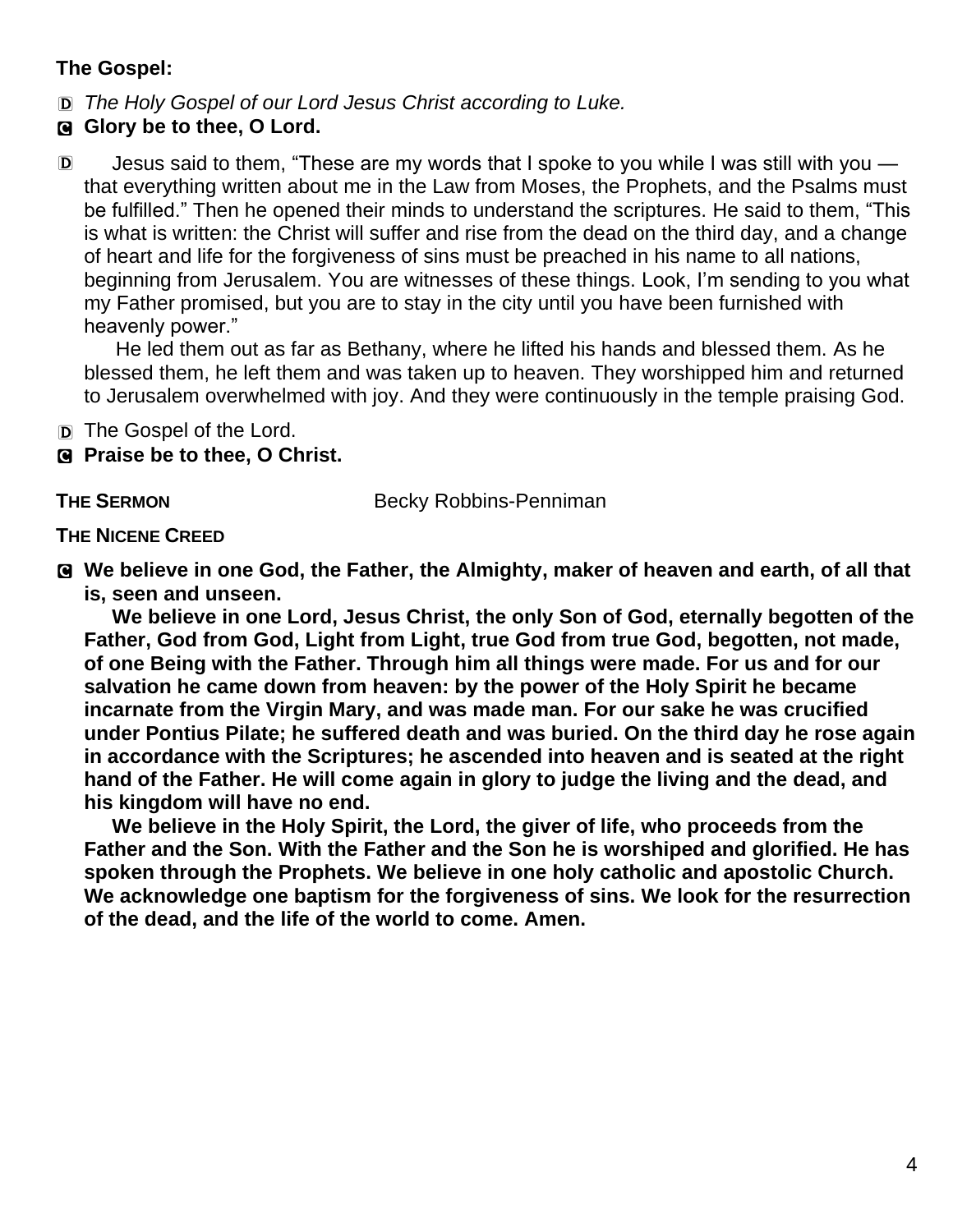#### **THE PRAYERS OF THE PEOPLE**

- D Let us pray for the whole state of Christ's Church and the world.
- L Almighty and everliving God, who in thy holy Word hast taught us to make prayers, and supplications, and to give thanks for all humanity: Receive these our prayers which we offer unto thy divine Majesty, beseeching thee to inspire continually the Universal Church with the spirit of truth, unity, and concord; and grant that all those who do confess thy holy Name may agree in the truth of thy holy Word, and live in unity and godly love. Risen Lord,

## C **we pray to you.**

L Give grace, O heavenly Father, to all bishops, especially to Michael, our Presiding Bishop; Dabney, our Bishop; Barry and Michael, our Assisting Bishops; Becky, our Rector; Cindy, our Deacon; Ann, our Priest Associate; to our companion diocese of the Dominican Republic**;** to these Episcopal Churches in our Diocese: St. Bede's, St. Petersburg; St. George's, Bradenton; and Church of the Holy Spirit, Osprey; and to all priests, deacons, and the laity in their ministry; that they may, both by their life and doctrine, set forth thy true and lively Word, and rightly and duly administer thy holy Sacraments. Risen Lord,

### C **we pray to you.**

L And to all thy people give thy heavenly grace, and especially to this congregation here present; that, with meek heart and due reverence, they may hear and receive thy holy Word, truly serving thee in holiness and righteousness all the days of their life. Risen Lord,

### C **we pray to you.**

 $E$  We beseech thee also so to rule the hearts of those who bear the authority of government in this and every land, especially President Trump, that they may be led to wise decisions and right actions for the welfare and peace of the world. We pray that all God's children, especially those in the Middle East, might live in the hope of the world peace for which we are created. Risen Lord,

## C **we pray to you.**

L And we most humbly beseech thee, of thy goodness, O Lord, to comfort and succor [*read handwritten names from notebook*] and all those who, in this transitory life, are in trouble, sorrow, need, sickness, or any other adversity, especially those listed in the weekly news who have asked for our prayers. I now invite you to pray for others by name, aloud or in your hearts. [*Leave time…*] Risen Lord,

## C **we pray to you.**

- $\Box$  Open, O Lord, the eyes of all people to behold thy gracious hand in all thy works, that, rejoicing in thy whole creation, they may honor thee with their substance, and be faithful stewards of thy bounty. We give thanks for the flowers given this Memorial Day by Joe Hall in memory of those who gave everything. We give thanks for all the blessings of this life. Risen Lord,
- C **we pray to you.**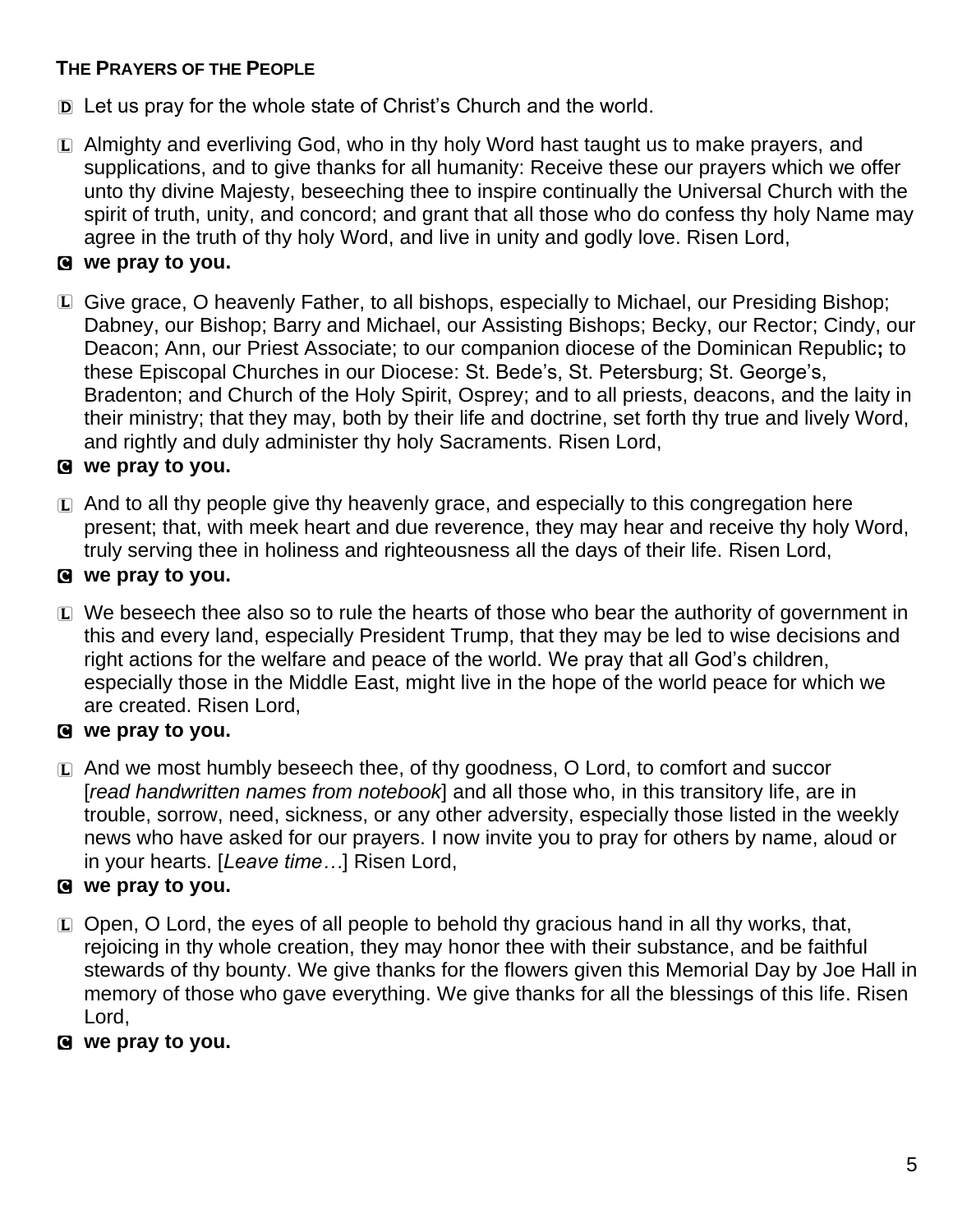- L And we also bless thy holy Name for all thy servants departed this life in thy faith and fear, [*especially… add names from notebook*]. Please add names of those on your heart, silently or aloud. [*Leave time…*] We beseech thee to grant them continual growth in thy love and service; and to grant us grace so to follow the good examples of all thy saints, that with them we may be partakers of thy heavenly kingdom. Risen Lord,
- C **we pray to you.**

L Grant these our prayers, O Father, for Jesus Christ's sake, our only Mediator and Advocate.

C **Amen.**

#### **THE PEACE**

**P** The peace of the Lord be always with you.

#### C **And with thy spirit.**

## **THE HOLY COMMUNION**

#### **THE OFFERTORY SENTENCE**

D Thine, O Lord, is the greatness, and the power, and the glory, and the victory, and the majesty. For all that is in the heaven and in the earth is thine. Thine is the kingdom, O Lord, and thou art exalted as head above all. Bring your tithes, gifts and offerings with a gladsome heart.

**THE OFFERTORY At the River A. Copland** 

#### **THE PRESENTATION OF THE OFFERINGS**

- D As we receive these gifts, we acknowledge:
- C **All things come from thee, O Lord and of thine own have we given thee.**

**THE GREAT THANKSGIVING:** Eucharistic Prayer II

- P The Lord be with you.
- C **And with thy spirit.**
- P Lift up your hearts.
- C **We lift them up unto the Lord.**
- P Let us give thanks unto our Lord God.

#### C **It is meet and right so to do.**

- P It is very meet, right, and our bounden duty, that we should at all times, and in all places, give thanks unto thee, O Lord, holy Father, almighty, everlasting God, through thy dearly beloved Son Jesus Christ our Lord; who after his glorious resurrection manifestly appeared to his disciples; and in their sight ascended into heaven, to prepare a place for us; that where he is, there we might also be, and reign with him in glory. Therefore with Angels and Archangels, and with all the company of heaven, we laud and magnify thy glorious Name; evermore praising thee, and saying,
- C **Holy, holy, holy, Lord God of Hosts: Heaven and earth are full of thy glory. Glory be to thee, O Lord Most High. Blessed is he that cometh in the name of the Lord. Hosanna in the highest.**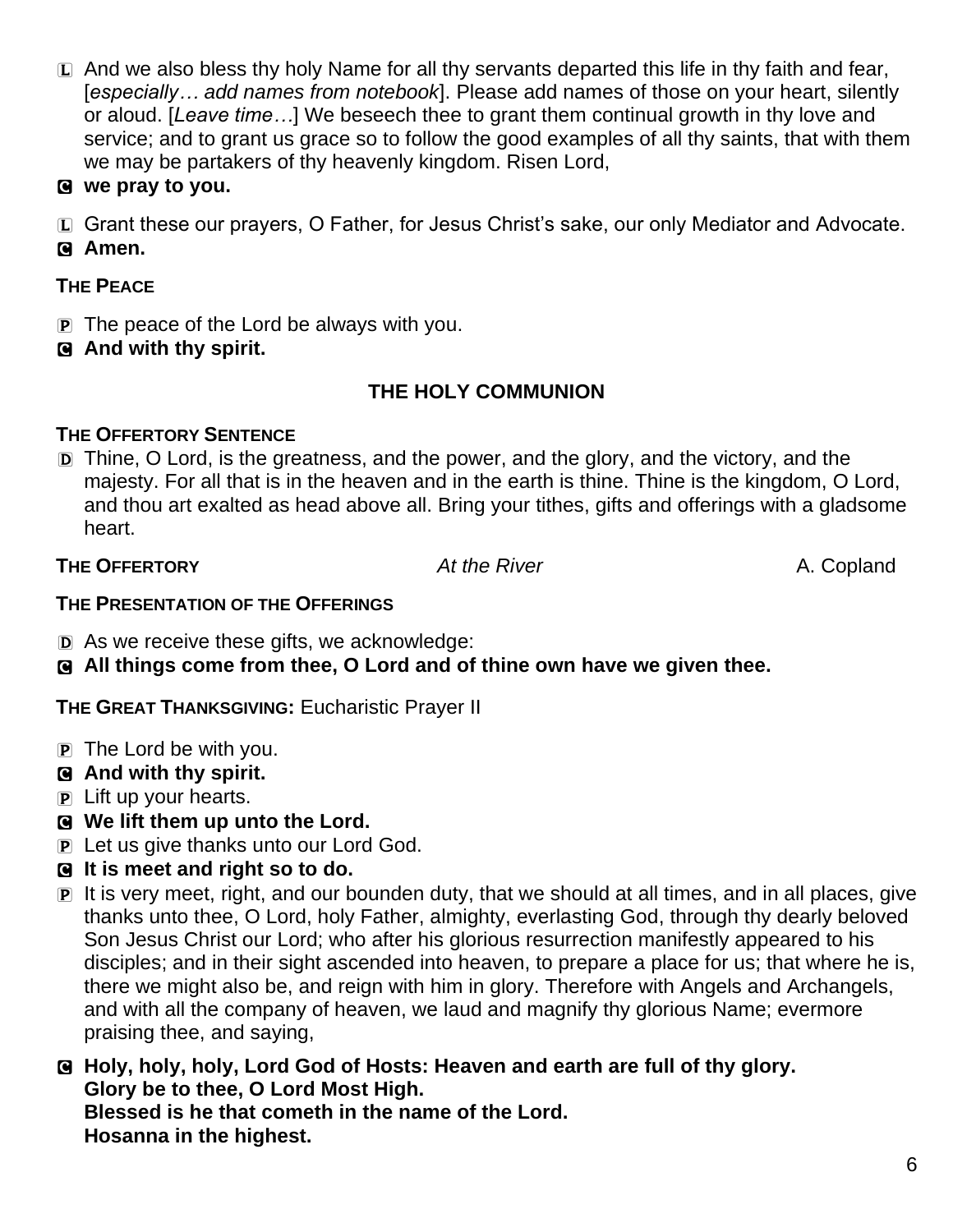- P All glory be to thee, O Lord our God, for that thou didst create heaven and earth, and didst make us in thine own image; and, of thy tender mercy, didst give thine only Son Jesus Christ to take our nature upon him, and to suffer death upon the cross for our redemption. He made there a full and perfect sacrifice for the whole world; and did institute, and in his holy Gospel command us to continue, a perpetual memory of that his precious death and sacrifice, until his coming again.
- P For in the night in which he was betrayed, he took bread; and when he had given thanks to thee, he broke it, and gave it to his disciples, saying, "Take, eat, this is my Body, which is given for you. Do this in remembrance of me."
- P Likewise, after supper, he took the cup; and when he had given thanks, he gave it to them, saying, "Drink this, all of you; for this is my Blood of the New Covenant, which is shed for you, and for many, for the remission of sins. Do this, as oft as ye shall drink it, in remembrance of me."
- P Wherefore, O Lord and heavenly Father, we thy people do celebrate and make, with these thy holy gifts which we now offer unto thee, the memorial thy Son hath commanded us to make; having in remembrance his blessed passion and precious death, his mighty resurrection and glorious ascension; and looking for his coming again with power and great glory. And we most humbly beseech thee, O merciful Father, to hear us, and, with thy Word and Holy Spirit, to bless and sanctify these gifts of bread and wine, that they may be unto us the Body and Blood of thy dearly-beloved Son Jesus Christ.
- C **And we earnestly desire thy fatherly goodness to accept this our sacrifice of praise and thanksgiving, whereby we offer and present unto thee, O Lord, our selves, our souls and bodies. Grant, we beseech thee, that all who partake of this Holy Communion may worthily receive the most precious Body and Blood of thy Son Jesus Christ, and be filled with thy grace and heavenly benediction; and also that we and all thy whole Church may be made one body with him, that he may dwell in us, and we in him; through the same Jesus Christ our Lord;**
- P By whom, and with whom, and in whom, in the unity of the Holy Ghost all honor and glory be unto thee, O Father Almighty, world without end.
- C **AMEN.**

#### **THE LORD'S PRAYER**

- P And now, as our Savior Christ hath taught us, we are bold to say,
- C **Our Father, who art in heaven, hallowed be thy Name, thy kingdom come, thy will be done, on earth as it is in heaven. Give us this day our daily bread. And forgive us our trespasses, as we forgive those who trespass against us. And lead us not into temptation, but deliver us from evil. For thine is the kingdom, and the power, and the glory, for ever and ever. Amen.**